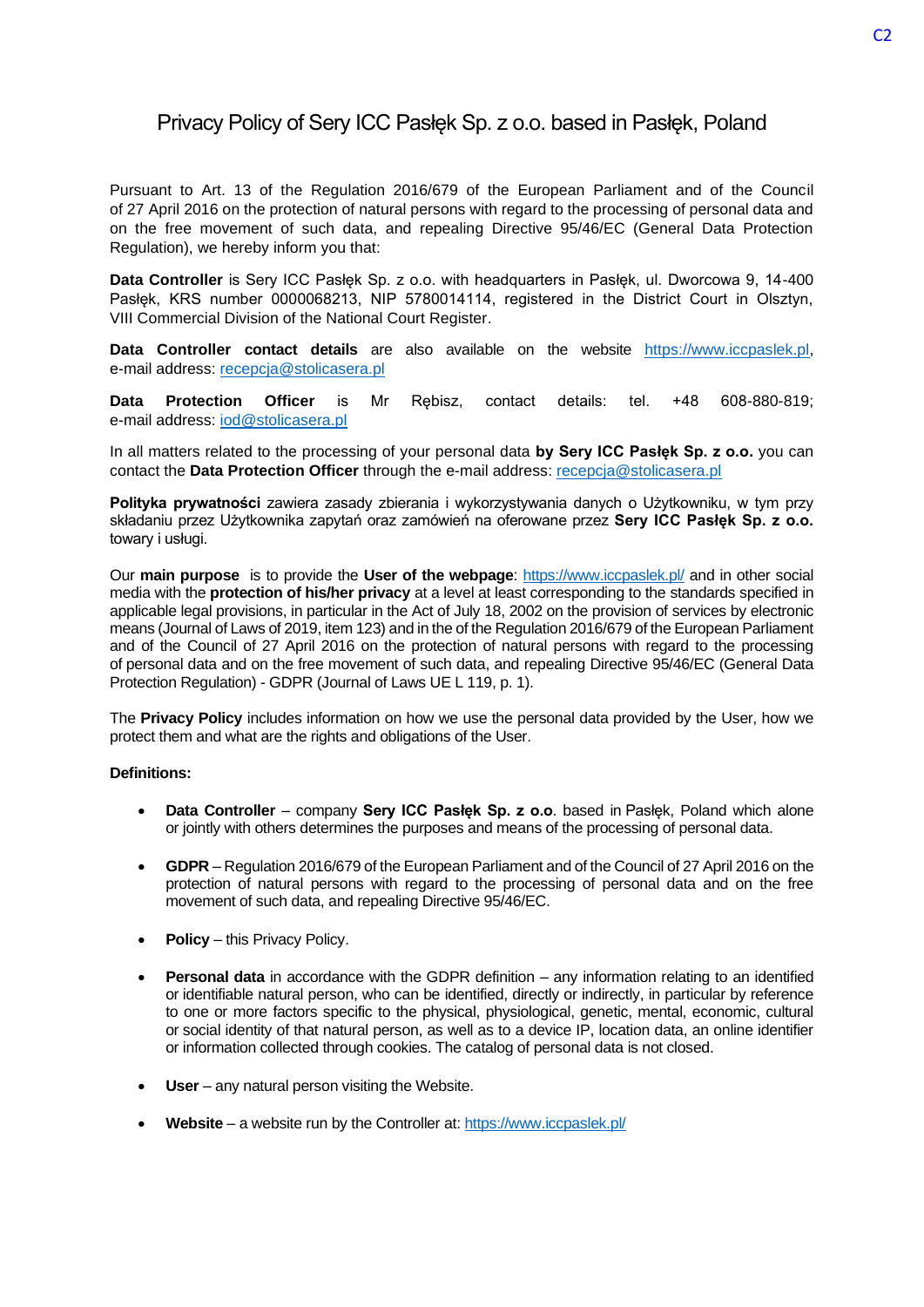• **Cookies** - these are small text files installed on the device of the User browsing the Cookie Service, they collect information that facilitates the use of the website - e.g. by remembering the User's visits to the Website and activities performed by him/ her.

## **Purpose and legal basis for data processing on the website**

In order to provide services in line with the business profile, Sery ICC Pasłęk Sp. z o.o. processes your personal data for various purposes, but always in accordance with the law. Below you will find the specific purposes of the processing of personal data along with the legal grounds.

#### Your personal data is processed by the **Controller**:

- in order to conclude and perform a service contract to which the data subject is a party, or to take action at the request of the data subject, before concluding the contract pursuant to art. 6 sec. 1 (b) GDPR; - for marketing aimed for the potential and current customers for commercial and advertising purposes, in connection with the products and services offered by Controller - the legal basis for such data processing is consent - art. 6 sec. 1 (a) GDPR and the legitimate interest pursued by the Controller, art. 6 sec. 1 (f) GDPR, in this case the legitimate interest of the Controller is building relationships with customers; - in order to confirm your identity, your data is processed on the basis of activities aimed at concluding a contract - art. 6 sec. 1 (b) GDPR and the legitimate interest of ADO - art. 6 sec. 1 (f) GDPR; - in order to improve the services and business development, on the basis of data analysis in the systems, the administrator may offer new products and services, which is the legitimate interest of the Controller - art. 6 sec. 1 (f) GDPR:

- in order to keep records related to the GDPR, including, for example, a register of customers who have objected in accordance with the GDPR, the administrator processes the data because the provisions of the GDPR impose certain documentation obligations to demonstrate compliance and accountability, e.g. if you raise an objection to the processing of your personal data for marketing purposes, the administrator must know to who not to send direct marketing to. The basis for such processing is the legal obligation - art. 6 sec. 1 (c) GDPR and the legitimate interest of the Controller - art. 6 sec. 1 (f) GDPR; - in order to establish, investigate or defend against claims, we pursue the legitimate interest of the Controller - art. 6 sec. 1 (f) GDPR, which is the possession of personal data that will allow to establish, pursue or defend against claims of customers and third parties; - for archival and evidentiary purposes, the Controller processes personal data for the purposes of securing information that may be used to prove facts of legal significance, in this way the administrator performs its legitimate interest - art. 6 sec. 1 (f) GDPR;

- in order to administer the website, the data are automatically saved in the so-called logs, each time you use the Controller's website. The legal basis for such data processing is the legitimate interest of the Controller in the form of data transmission requested by your browser - art. 6 sec. 1 (f) GDPR.

In addition, the **Data Controller** processes personal data through:

#### **Telephone contact**

If you contact the administrator by phone in matters that are not related to the concluded contract or services provided, the administrator may request your personal data only if it is necessary to settle the matter to which the contact is related with. In this case, the legal basis is the legitimate interest of the Controller, consisting in the need to settle the reported case related to his business activity - art. 6 paragraph 1 (f) GDPR.

#### **E-mail and traditional correspondence**

If you send any correspondence to the Controller via e-mail or traditional mail in matters that are not related to the concluded contract or services provided, your personal data contained in this correspondence are processed only for the purpose of communication and settling the matter to which the correspondence relates. Correspondence is stored in a way that ensures the security of personal data contained therein. In this case, the legal basis is the legitimate interest of the Controller consisting in conducting correspondence addressed to the Controller in connection with his business activity - art. 6 paragraph 1 (f) GDPR.

## **Contact form**

Through the Website, it is possible to contact the administrator using the electronic contact form. Using the form requires providing personal data necessary to contact you and answer the inquiry. You may also provide other data in order to facilitate contact or handling the inquiry. Providing data marked as mandatory is required in order to accept and handle the inquiry, and failure to do so results in the inability to handle/ answer it. Providing any other data is voluntary.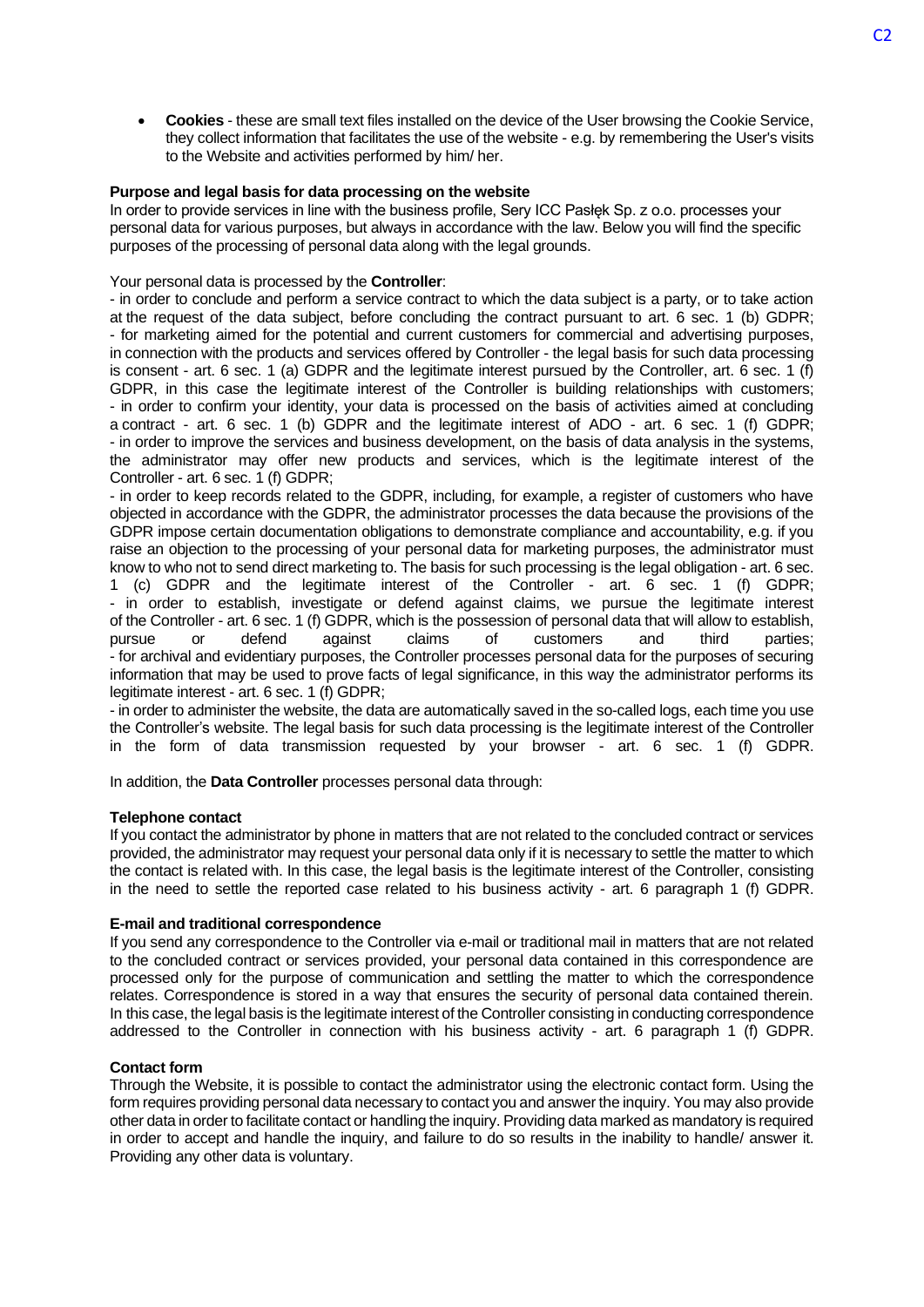#### **Cookies**

The administrator uses the so-called service cookies primarily to provide the User with services provided electronically and to improve the quality of these services. Therefore, the administrator and other entities providing analytical and statistical services to him use cookies by storing information or accessing information already stored in the User's end device (computer, telephone, tablet, etc.).

Cookies fulfill many functions on the website, including:

- are used to authenticate users and prevent unauthorized use of the customer panel. Therefore, they are used to protect the user's personal data from access by unauthorised persons; - they are used to make the website work efficiently and to use the functions available on it, which is possible, among other things, by remembering the settings between subsequent visits to the website. Thanks to them, you can efficiently navigate the website and individual subpages;

- they store information about how the visitors use the website, e.g. which subpages are displayed most often. They also make it possible to identify errors displayed on some subpages. Cookies used to save the so-called "Session state" therefore help to improve services and increase the browsing experience; - are used to analyze how users use the website (how many people open the website, how long they stay on it, which content is of the greatest interest, etc.). Thanks to this, it is possible to constantly improve the website and adapt its operation to the preferences of users. In order to track activity and create statistics, we use Google tools, such as Google Analytics;

You can agree or refuse consent to the use of cookies through the settings of your browser. If your browser accepts certain cookies, you consent to the use of these cookies in accordance with the relevant provisions of Polish law. If you do not wish to use cookies when browsing the website, you can change the settings in your web browser - completely block the automatic handling of cookies or request notification each time cookies are placed on the device. The settings can be changed at any time.

In the Mozilla Firefox browser - the browser allows you to indicate that the user does not want to be tracked at all or it is possible to delete individual cookies of individual websites. In the "Tools" menu, select "Options" and the "Privacy" tab in them.

In Microsoft Internet Explorer - in the "Tools" menu, select "Internet Options" and the "Privacy" tab in them. A special slider can regulate the general level of privacy or use the "Websites" button to manage the settings of individual websites.

In the Google Chrome browser - in the menu hidden under three horizontal lines in the upper right corner of the browser, select "Tools" and then "Clear browsing data". In addition to the ability to clear cookies, there is a "More information" link that leads to a detailed description of the browser's privacy functions.

In the Opera browser - with the "Opera" button in the upper left corner, select the menu, then "Settings" and then "Clear browsing history". In addition to the option to delete already set cookies, there is also a "Manage cookies" button leading to more advanced options for individual sites.

In Apple Safari browser - in the "Safari" menu, select "Preferences" and in them the "Privacy" tab. There are numerous options for cookies.

In mobile phones, tablets and other mobile devices - each phone model can support this function in a different way. Therefore, we encourage you to read the privacy options in the documentation on the website of the manufacturer of the mobile device.

Disabling or limiting the use of cookies may cause quite serious difficulties in using the website, e.g. in the form of a longer page loading period, restrictions on the use of functionalities, restrictions on liking the page on Facebook, etc.

#### **To whom and under what circumstances we may transfer your data**

We may transfer your data to authorities or institutions and entities authorized to receive such information that help us run our website and application, e.g. they support us in marketing campaigns, service our software, provide services, provide support and operation of our tools and teleinformation systems, etc.